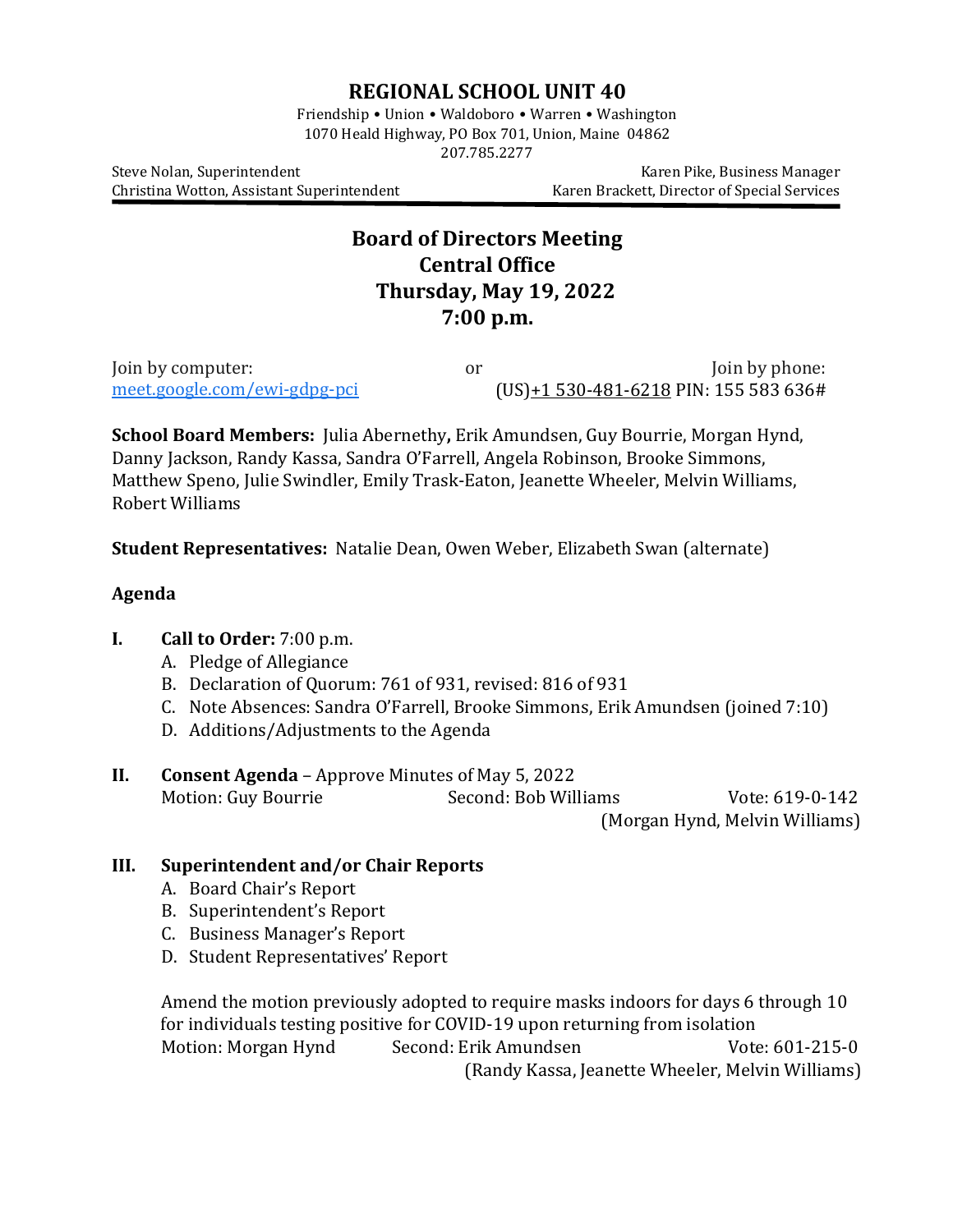#### **IV. Reports from Schools**

#### **V. Audience with the Public**

#### **VI. Action Items**

- A. Approve teacher nominations
	- 1. Rachel Korenkiewicz Teacher Miller School
	- 2. Casey White Teacher Warren Community School<br>tion: Guy Bourrie Second: Julie Swindler
- Motion: Guy Bourrie Second: Julie Swindler Vote: 816-0-0

B. Approve administrator nomination

|                     | 1. Crystal Boucher – Teaching Principal – Prescott Memorial School |               |
|---------------------|--------------------------------------------------------------------|---------------|
| Motion: Guy Bourrie | Second: Morgan Hynd                                                | Vote: 816-0-0 |

C. Approve nominations for probationary teachers

## **1st Year Probationary going to 2nd Year Probationary**

| Starr, Alanna      | Science                  | <b>MMS</b>         |
|--------------------|--------------------------|--------------------|
| Russo, Amber       | English Language Arts    | <b>MMS</b>         |
| Van Vranken, Linda | ELL                      | District Wide      |
| Tardif, Erika      | Kindergarten             | <b>FVS</b>         |
| Dean, Debra        | <b>Special Education</b> | <b>MVHS</b>        |
| Lash, Neil         | Science                  | <b>MVHS</b>        |
| Fowler, Stacey     | <b>Special Education</b> | <b>WCS</b>         |
| Street, Sarah      | 5th Grade                | <b>MS</b>          |
| Phillips, Mark     | Music                    | <b>FVS/PMS/UES</b> |
| Prock, Sandra      | Intervention             | <b>MS</b>          |
| Cook, Kathy        | Health                   | <b>MMS</b>         |
| Webber, Amber      | <b>Special Education</b> | <b>MS</b>          |
| Snell, Devon       | Pre-K                    | <b>UES</b>         |

### **2nd Year Probationary going to 3rd Year Probationary**

| Baldwin, Jonathan      | Music                        | <b>MVHS</b> |
|------------------------|------------------------------|-------------|
| Borden O'Brien, Kaylie | <b>Alternative Education</b> | <b>MVHS</b> |
| Boyd, James            | Music                        | <b>WCS</b>  |
| Bruno, Kimberly        | <b>Special Education</b>     | <b>UES</b>  |
| Bunker, Tracey         | World Language               | <b>MVHS</b> |
| Economy, Dara          | Math                         | <b>MVHS</b> |
| Emerson, Heather       | <b>Nurse</b>                 | <b>WCS</b>  |
| Gamage-Wyman, Wanda    | Pre-K                        | <b>WCS</b>  |
| Harris, Marilee        | 6th Grade                    | <b>FVS</b>  |
| Morin, Calvin          | 4th Grade                    | <b>WCS</b>  |
| Morton, Nichoel        | 5th Grade                    | Miller      |
| Pfahler, Sarah         | <b>School Counselor</b>      | <b>WCS</b>  |
| Raye, Caitlin          | 2nd Grade                    | Miller      |
| Readinger, Tasha       | Pre-K                        | Miller      |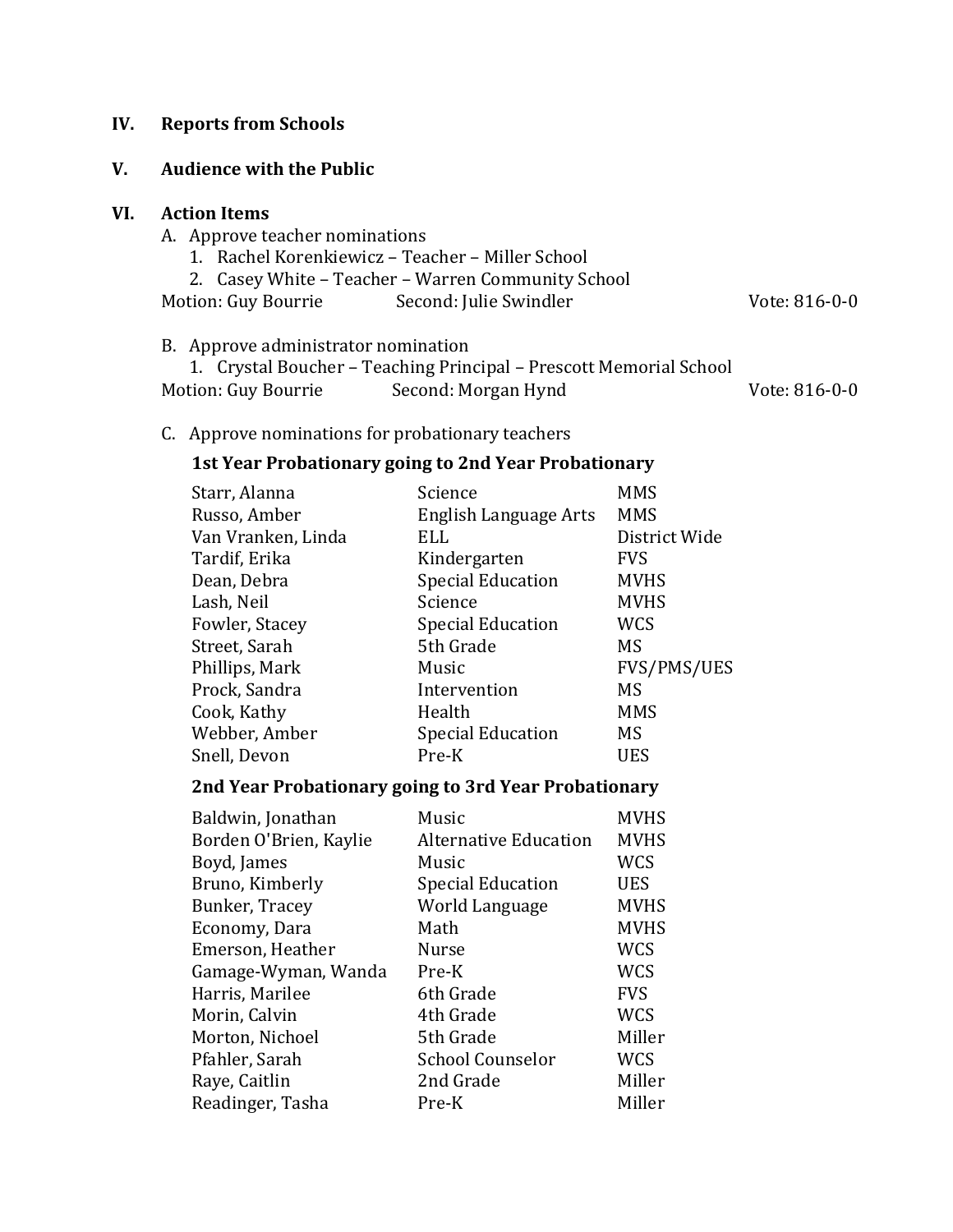| Swain, Patricia | English Language Arts | MVHS       |
|-----------------|-----------------------|------------|
| Wilbur, Alex    | World Language        | <b>MMS</b> |

#### **3rd Year Probationary going to 1st Year Continuing**

| Bowman, Staci          | Special Ed                | <b>MVHS</b> |
|------------------------|---------------------------|-------------|
| Cooney, Michele        | <b>Nurse</b>              | UES/PMS     |
| DiPompo, Ryan          | <b>Physical Education</b> | <b>MVHS</b> |
| Mattes, Jenna          | 4th Grade                 | Miller      |
| Overlock, Amanda       | 3rd Grade                 | <b>WCS</b>  |
| Roling, Christine      | Kindergarten              | <b>WCS</b>  |
| Stanley, Hannah        | 5th Grade                 | Miller      |
| Walker-Spencer, Sharon | Literacy                  | <b>WCS</b>  |
|                        |                           |             |

| Motion: Guy Bourrie | Second: Morgan Hynd | Vote: 816-0-0 |
|---------------------|---------------------|---------------|
|                     |                     |               |

D. Approve policies for 1st read

- 1. JKD Suspension of Students
- 2. JKE Expulsion of Students
- 3. JKE-R Expulsion of Students Procedure
- 4. JLCD Administering Medication to Students

| Motion: Mathew Speno | Second: Julie Swindler | Vote: 816-0-0 |
|----------------------|------------------------|---------------|
|----------------------|------------------------|---------------|

E. Approve policies for  $2<sup>nd</sup>$  read

1. IMB – Teaching About Controversial Issues

| Motion: Mathew Speno | Second: Bob Williams | Vote: 601-142-73                                  |
|----------------------|----------------------|---------------------------------------------------|
|                      |                      | (Jeanette Wheeler, Randy Kassa) (Melvin Williams) |

2. IMBB – Accommodation of Sincere Beliefs in Required Instruction Motion: Mathew Speno (Randy Kassa, Melvin Williams)

Move the Question: Mathew Speno Vote: 55-706-55 (Julia Abernethy, Erik Amundsen, Guy Bourrie, Morgan Hynd, Danny Jackson, Randy Kassa, Angela Robinson, Julie Swindler, Emily Trask-Eaton, Jeanette Wheeler, Melvin Williams) (Bob Williams)

#### **VII. Committee Meetings**

- A. Personnel May  $26<sup>th</sup>$  @ 5:00 p.m. Central Office
- B. Policy June  $2^{nd}$  @ 5:00 p.m. Central Office
- **VIII. Board Meeting –** June 2nd @ 7:00 p.m. Central Office
- **IX. Region 8 Board Meeting –** May  $25<sup>th</sup>$  @ 7:00 p.m. Region 8
- **X. Adjourn:** 7:52 p.m.